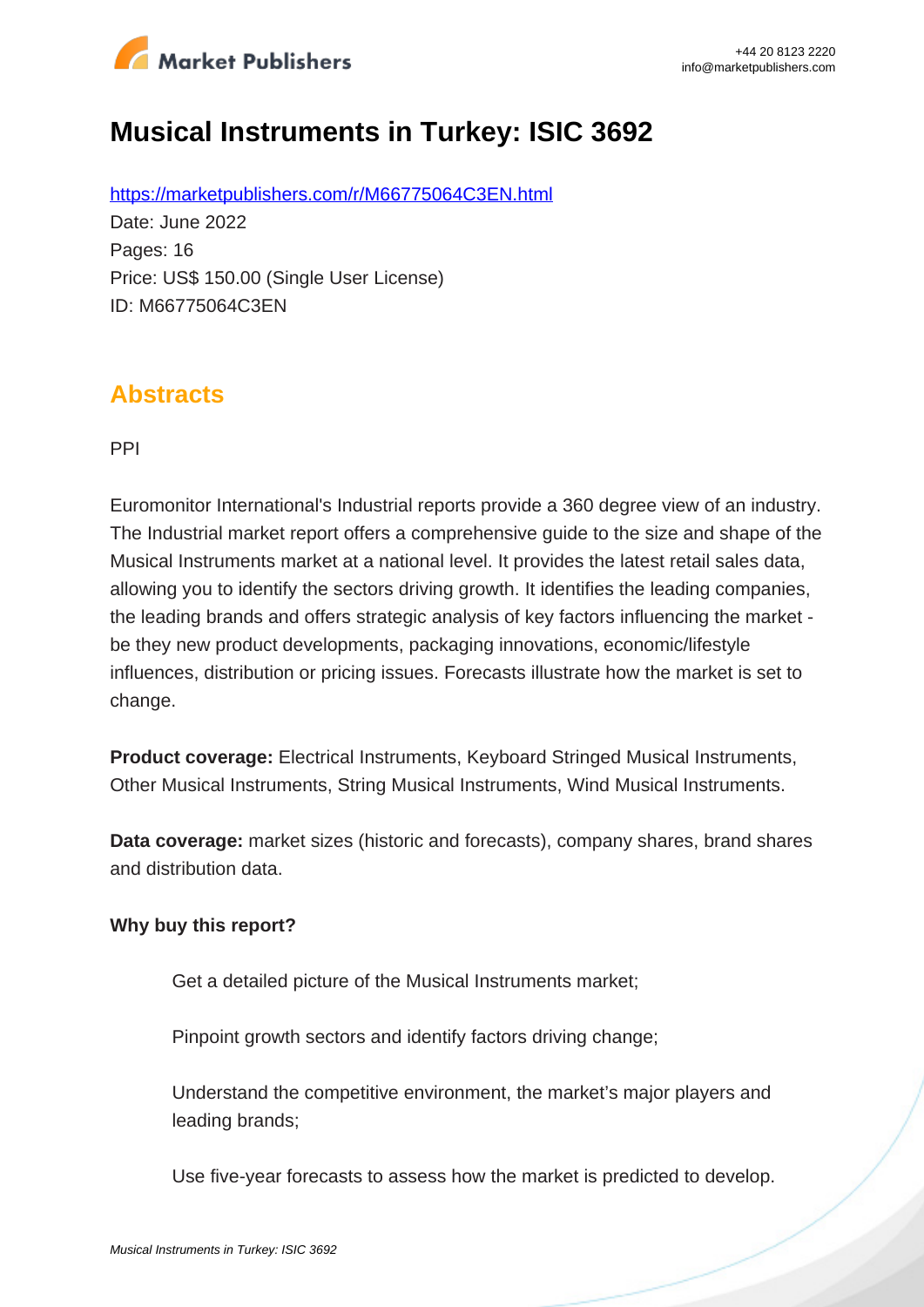

Euromonitor International has over 40 years' experience of publishing market research reports, business reference books and online information systems. With offices in London, Chicago, Singapore, Shanghai, Vilnius, Dubai, Cape Town, Santiago, Sydney, Tokyo and Bangalore and a network of over 800 analysts worldwide, Euromonitor International has a unique capability to develop reliable information resources to help drive informed strategic planning.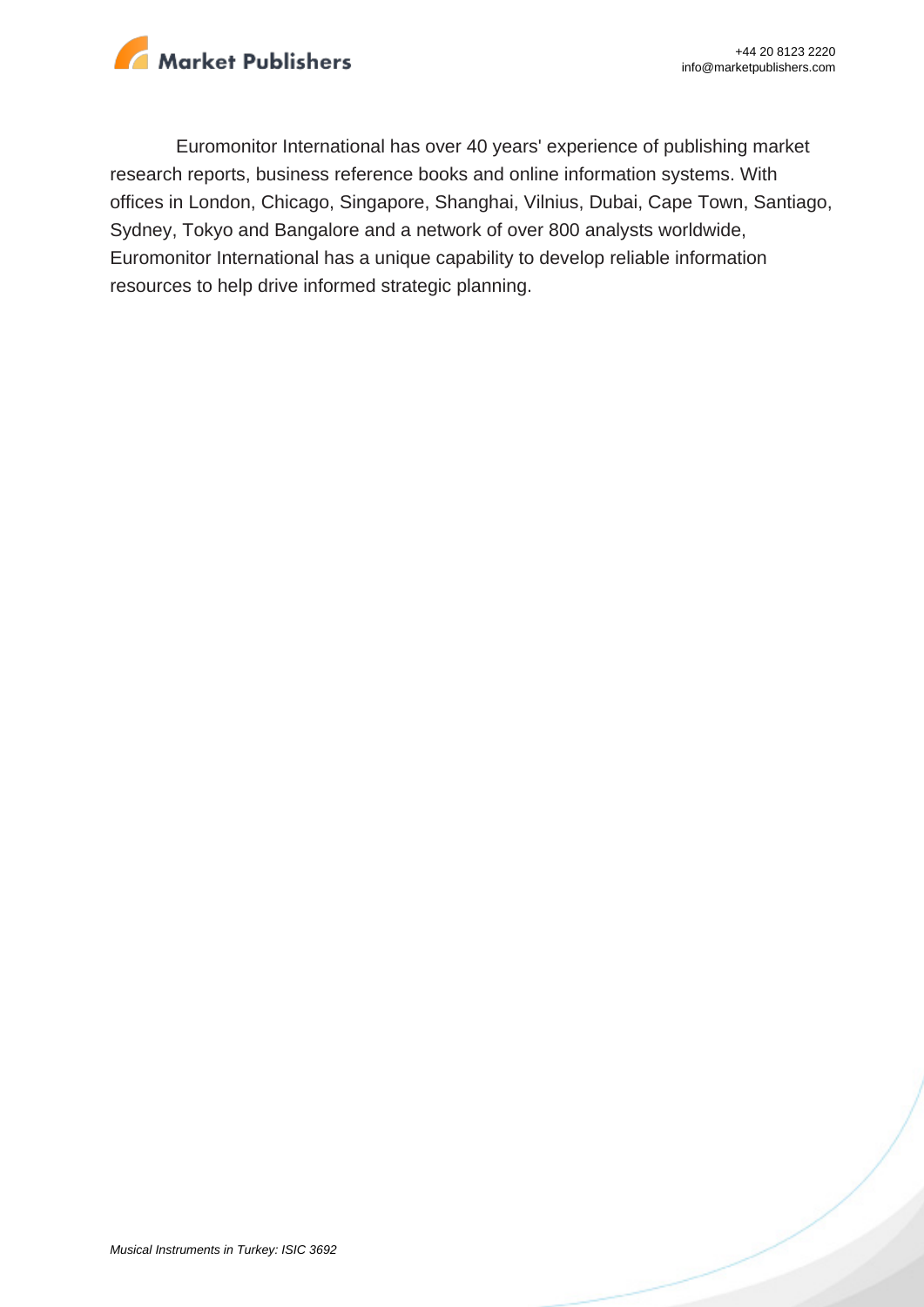

## **Contents**

MUSICAL INSTRUMENTS IN TURKEY: ISIC 3692 **HEADLINES** INDUSTRY OVERVIEW PRODUCTION SCORECARD Summary 1 Scorecard of Production Pillar 2021 CHART 1 Production Value Regional Comparison 2021 CHART 2 Production Value Growth Regional Comparison 2016-2026 CHART 3 Production Value 2016-2026 CHART 4 Production Value by Category 2016-2021 CHART 5 Production Value by Category 2021-2026 CHART 6 Production Value per Employee 2016-2021 CHART 7 Exports 2016-2021 CHART 8 Exports Regional Comparison 2021 COST STRUCTURE CHART 9 Cost Structure 2016-2021 CHART 10 Profit and Profit Margin 2016-2021 CHART 11 Average Salary 2016-2021 CHART 12 Labour Costs and Employee Productivity Comparison 2016-2021 **FIRMOGRAPHICS** CHART 13 Top Companies' Ranking 2016-2021 and % of Production Value 2021 MARKET OVERVIEW CONSUMPTION SCORECARD Summary 2 Scorecard of Consumption 2021 CHART 14 Market Size Regional Comparison 2021 CHART 15 Market Size Growth Regional Comparison 2016-2021 CHART 16 Market Structure by Buyer 2016-2021 CHART 17 Market Structure 2016-2021 CHART 18 Market Structure by Category 2016-2021 CHART 19 Imports 2016-2021 CHART 20 Imports Regional Comparison 2021 ATTRACTIVENESS INDEX CHART 21 Attractiveness Index in Selected Industries 2021 ECONOMIC CONTEXT AND LABOUR MARKET Summary 3 Economic Context and Labour Market 2021